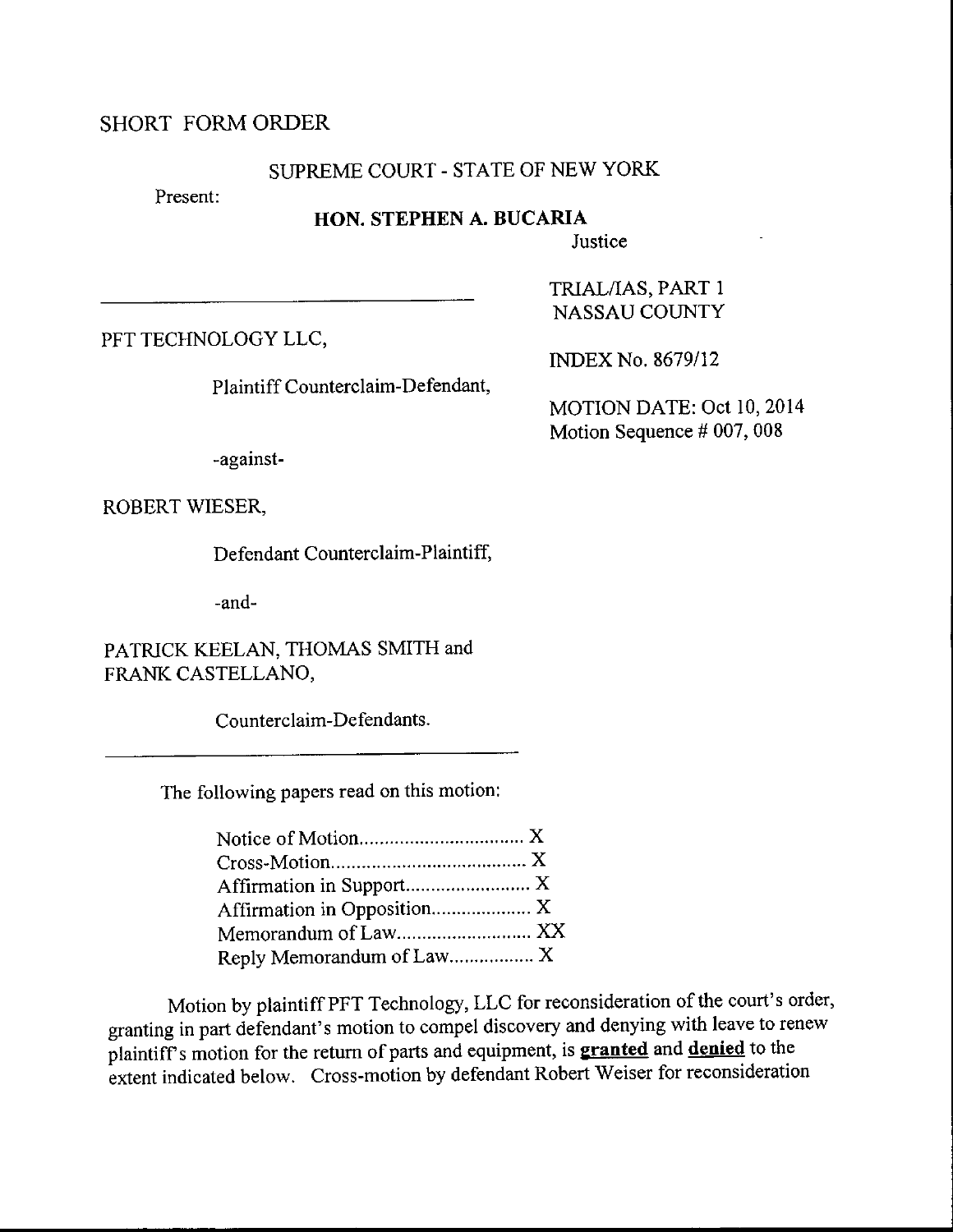#### PFT TECHNOLOGY LLC v WIESER, et al Index no. 8679/12

of the court's order with respect to the setting of the valuation date is **denied**.

This is a special proceeding for judicial dissolution of a limited liability company. Plaintiff PFT Technology, LLC is engaged in the business of detecting gas and fluid leaks in power networks for public utilities. Defendant Robert Weiser is a founder and 25 % member of PFT. Wieser also claims to have designed and built the highly specialized instruments used by PFT. Counterclaim defendants Patrick Keelan, Thomas Smith, and Frank Castellano are the other 25 % members of the company.

During 2011, a dispute arose between Weiser and the other members of PFT concerning his salary and equify distributions as compared to those of the other members. The majority members initially tried to remove Wiser for cause and then offered to buy out his interest. On July 10,2012, PFT commenced this proceeding seeking dissolution of the company on the ground that it is not reasonably practicable to carry on the business in conformity with the articles of organization or operating agreement. PFT also asserts various breach of fiduciary duty claims against Weiser, alleging that he used his company credit card for personal expenses, abandoned his responsibilities to PFT, and rendered certain of the company's instruments non-operational.

In his answer, Weiser asserts various counterclaims for breach of fiduciary duty against the individual counterclaim defendants. Weiser alleges that the individual counterclaim defendants breached PFT's operating agreement by paying themselves unauthorized salaries and failing to pay him his share of the income distributions. Weiser further alleges that the individual counterclaim defendants converted the "intellectual property" associated with machinery and equipment which Weiser fabricated for the company.

By order dated May 21,2014, the court granted defendant Weiser's motion to compel to the extent that plaintiff was to produce all communications conceming Weiser that bear on the valuation of the company. Plaintiff was also to produce financial records of PFT, including customer contracts and agreements, subsequent to the date the proceeding was commenced, up to and including July 9, 2015. Finally, plaintiff was to produce data showing attorney fees incurred in the present action, up to and including July 9, 2015.

In the order, the court granted plaintiff's cross-motion to set a valuation date to the extent of declaring that the valuation date was July 9, 2012, the day prior to the commencement of the dissolution proceeding. Plaintiff's cross-motion seeking the return of spare parts and supporting equipment, was denied with leave to renew upon an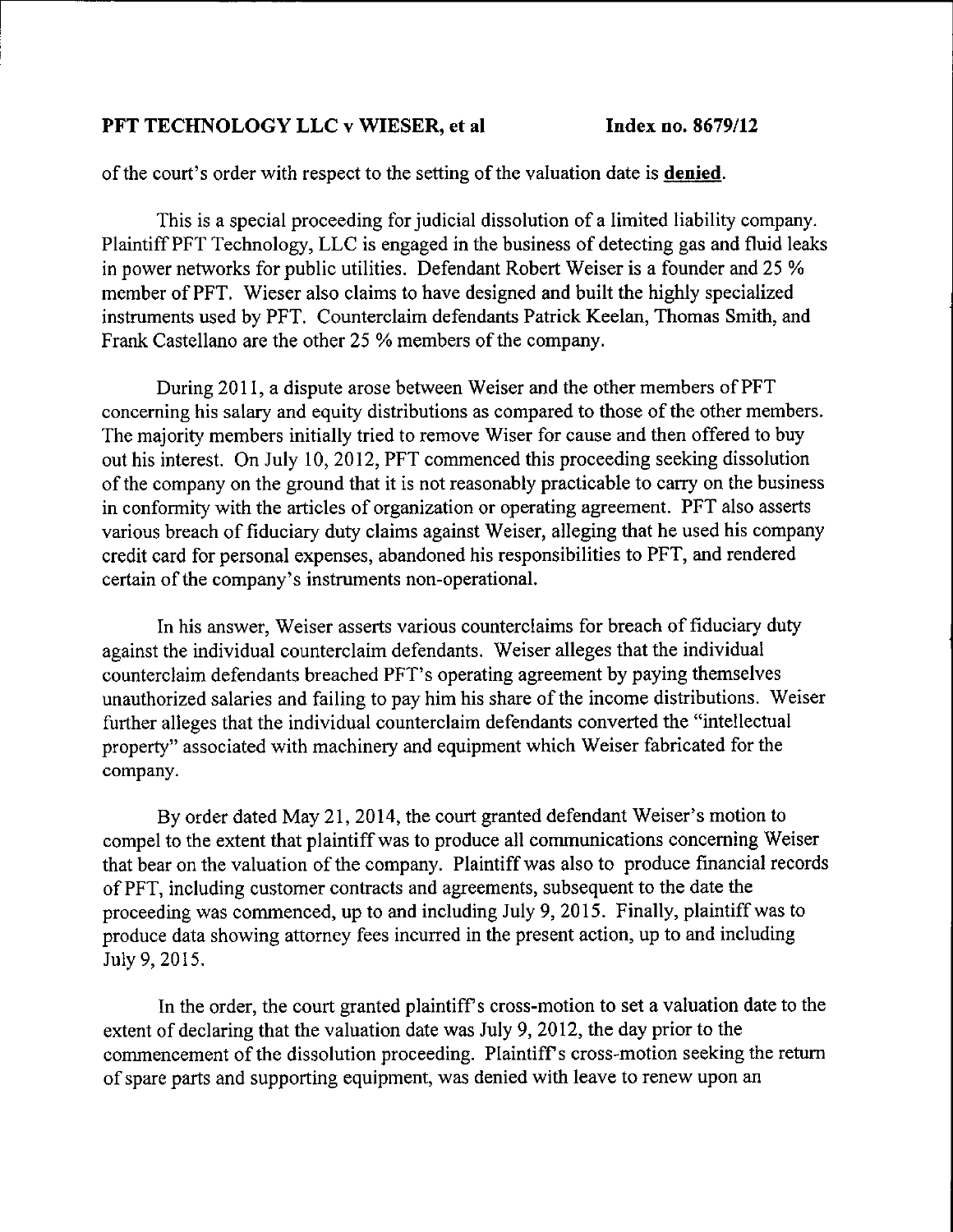# PFT TECHNOLOGY LLC v WIESER, et al Index no. 8679/12

affidavit identifying the parts and equipment in more specific detail and the value of each category of parts and equipment or the aggregate value of all of the material. Plaintiff <sup>s</sup> cross-motion for an order refening the matter to mediation was denied, with leave to renew upon the conclusion of discovery.

Plaintiff moves for leave to reargue defendant's motion to compel to the extent that plaintiff was required to produce financial records subsequent to the valuation date. Plaintiff moves for leave to reargue its motion for the retum of the spare parts and supporting equipment to the extent that it was required to submit an affidavit identifying the parts and equipment in specific detail.

In directing plaintiff to produce financial records subsequent to the valuation date, the court noted that fair value determinations should take into account the subsequent economic impact on value of the event giving rise to the buyout or dissolution of the company (Friedman v Beway Realty Corp., 87 NY2d 161, 167 [1995]). In the present case, the event giving rise to buyout or dissolution is Weiser's departure from PFT. In view of Weiser's claim to have developed the specialized instruments used by PFT, his knowledge and expertise are arguably critical to the profitability of to company. On the other hand, to the extent that Weiser's knowledge and expertise are now shared by the other managing members, profitability may not be effected. Nevertheless, defendant Weiser is clearly entitled to financial data subsequent to his departure, as bearing on the investment value of his interest in the company. Plaintiff's motion for leave to reargue defendant's motion to compel production of documents is **denied**.

CPLR  $\S 7102[c]$  provides an application for an order of seizure of a chattel shall be supported by an affidavit which shall clearly identify the chattel to be seized. Although PFT prescinds from requesting the provisional remedy of an order of seizure of the parts and equipment by the sheriff, it nonetheless requests a summary order for the return of the chattels.

Pursuant to Article 71 of the CPLR, an action may be brought to try the right to possession of a chattel. An action under Article 71 is in the nature of a common law replevin action. The burden of proof is on the plaintiff to show a superior possessory right to possession of the chattel (*Bentley v Textile Banking Co.*, 26 AD2d 112 [1<sup>st</sup> Dept  $1966$ ]).

Although Weiser admitted taking the parts and the equipment, he has not conceded that PFT or the individual counterclaim defendants have a superior possessory right to possession of the material. Since Weiser was clearly a member of PFT, plaintiff has not